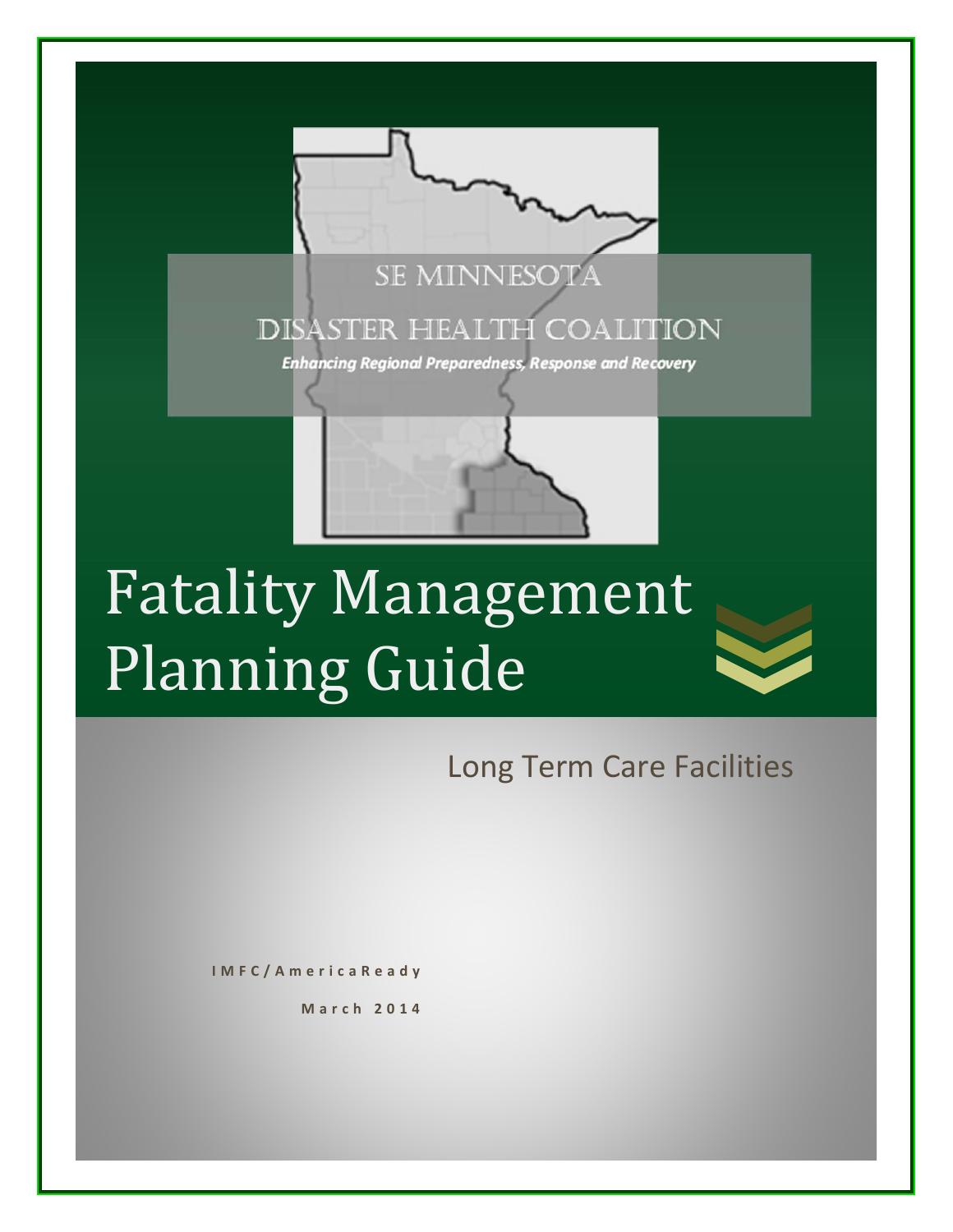# TABLE OF CONTENTS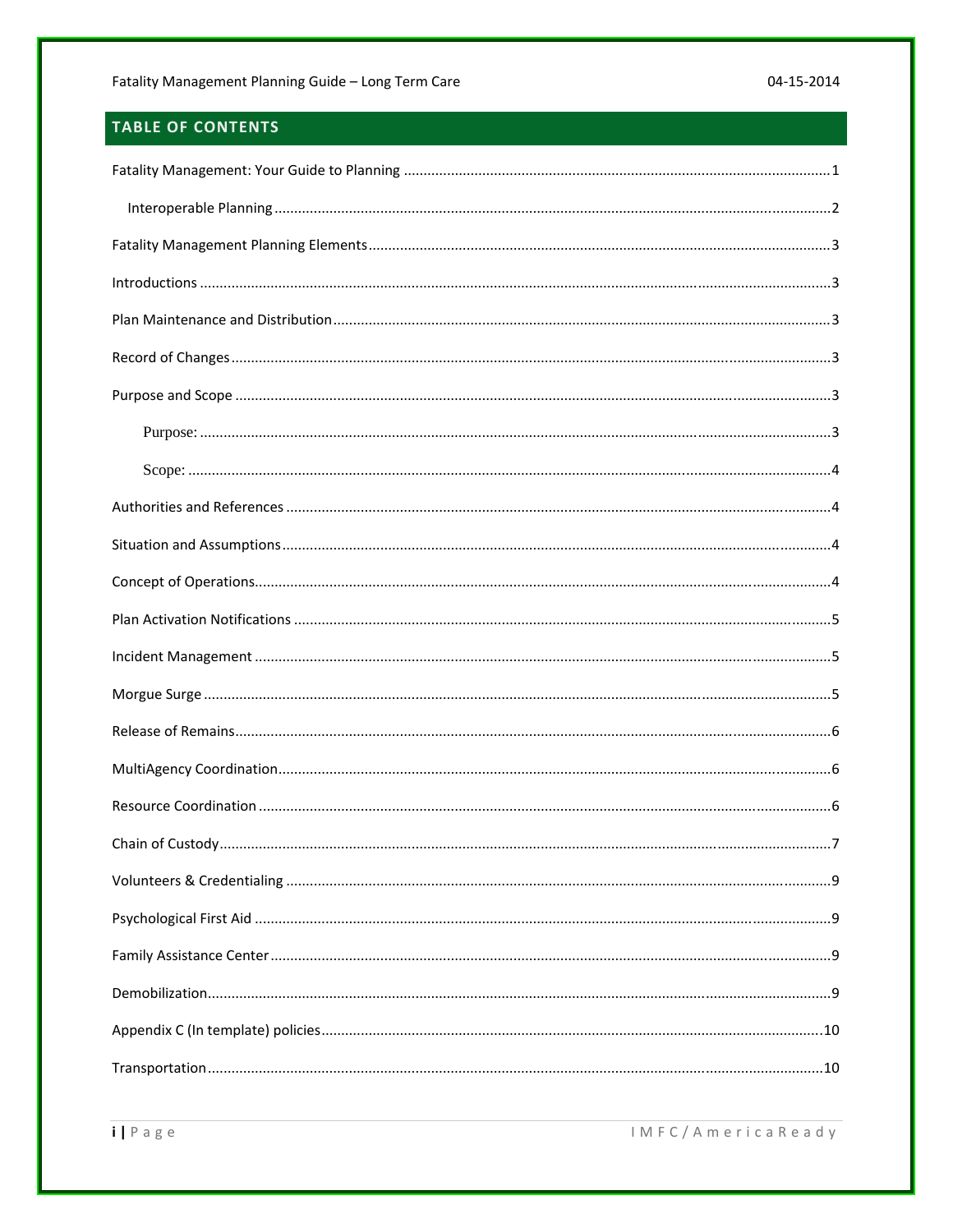| Fatality Management Planning Guide - Long Term Care | 04-15-2014 |
|-----------------------------------------------------|------------|
|                                                     |            |
|                                                     |            |
|                                                     |            |
|                                                     |            |
|                                                     |            |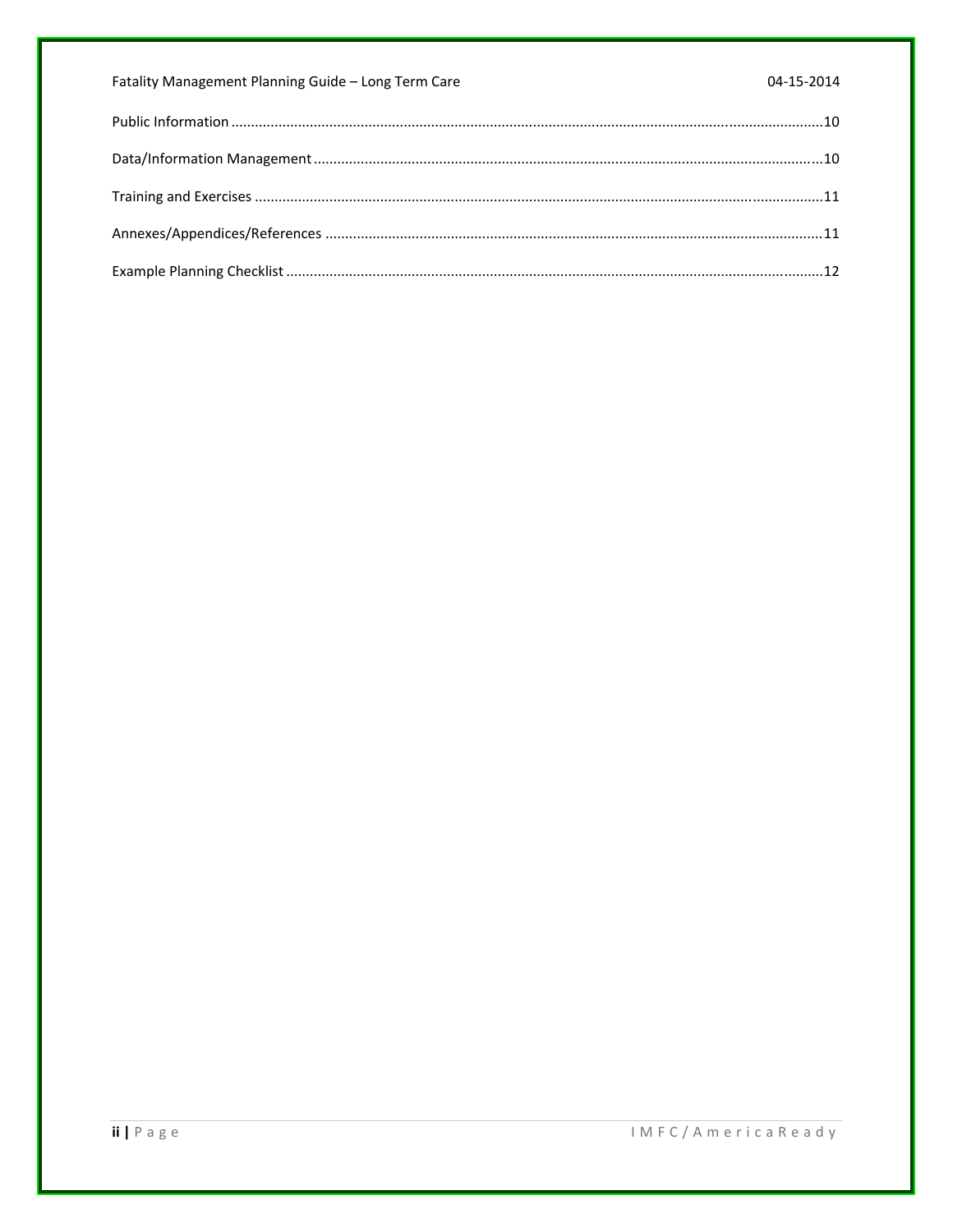# **FATALITY MANAGEMENT: YOUR GUIDE TO PLANNING**

Welcome to the planning guide for fatality management. In this document, you will find all the necessary tools to develop and/or update your fatality management plan.

This guide is designed with a basic set of planning elements and a planning template that every fatality management plan should include. Each planning element includes a short description and, in most cases, a sample section that can be used in your plan development. The rest of the planning will be up to your planning team and the individual needs of your facility.

A planning template is attached at the end of the guide for your use. Each template contains the elements that are critical to your particular planning efforts. The remaining planning elements found in this guide are for educational purposes and to increase the level of understanding of fatality management planning from a community perspective.

The primary objectives to developing a fatality management plan includes the following but is not limited to:

- To ready department, agency, organization, or facility for managing a mass fatalities incident
- To identify decedent operational areas, the stakeholders and organizations responsible for these operational areas, and develop a plan for providing and for coordinating operational activities
- To specify the command and control structure, who will activate the plan, and criteria for levels of activation
- To provide logistics information that enables readiness and scalability
	- o Supplies and equipment
	- o Staffing requirements
	- o Facility requirements
- To provide information on infection and other health and safety threats; fatality management information systems, pandemic influenza considerations, security requirements; family, cultural and religious considerations; and staff and volunteer management
- To describe how the plan will be exercised, updated and maintained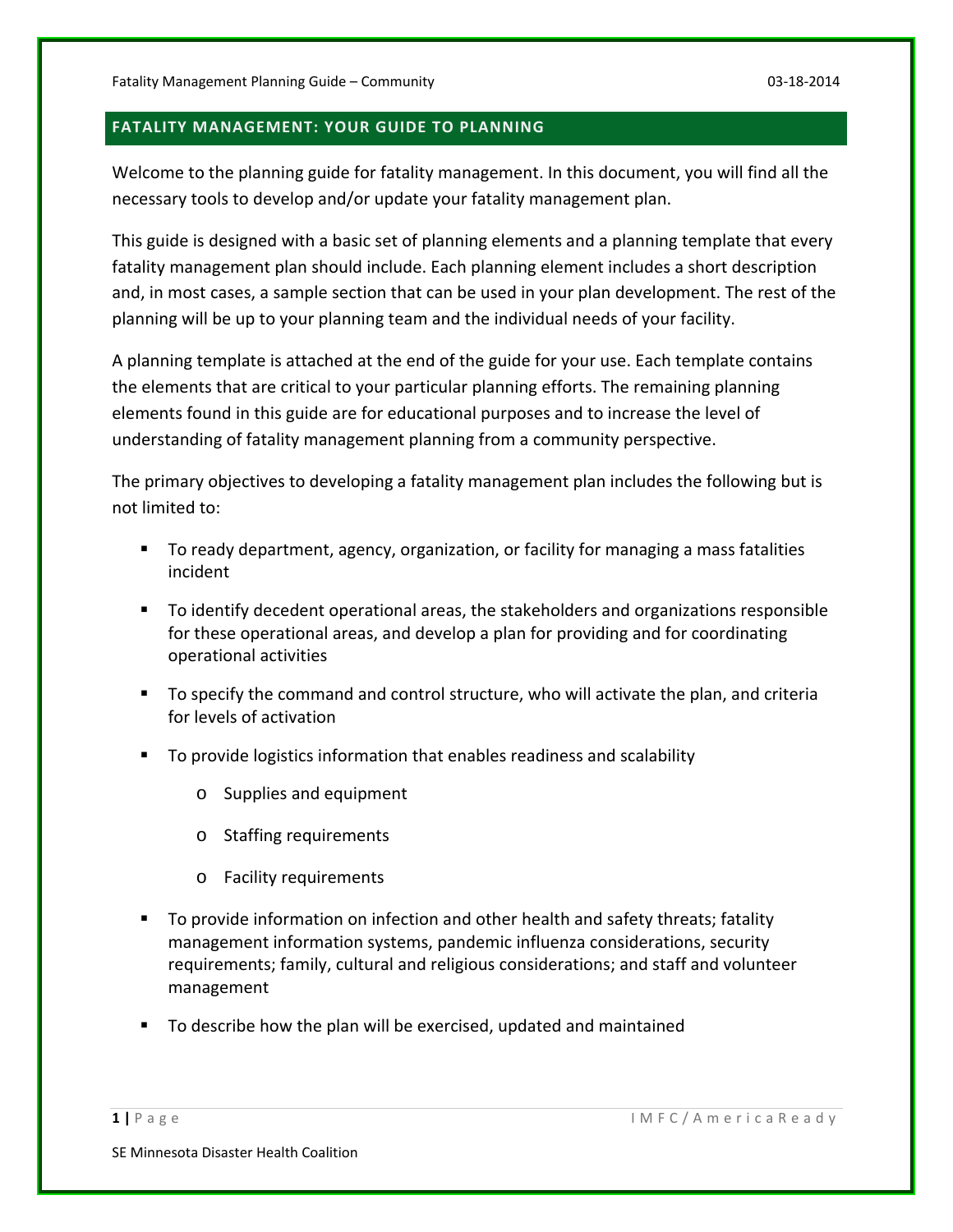#### INTEROPERABLE PLANNING

Fatality management plans cannot be developed without considerations for other existing plans from emergency management, public health, facilities, and the like. Every department, agency, organization or facility with a role in emergency planning will also have a seat at the planning table for fatality management.

Your fatality management plan should describe the relationship to other emergency plans. Begin by identifying other existing plans. Determine how the fatality management plan relates to the other emergency plans. Then consider creating an organizational chart to illustrate how the plans relate to each other.

#### **Plan Response Time and Managing Expectations**

A fatality management plan addresses mass fatalities incidents that occur both with and without warning and during on-duty or off-duty hours. When determining plan performance expectations or expected response time, determine what operations for which you want to specify response time and the many organizations involved in those operations. Some of the organizations may already have specified response times in their existing plans and protocols for their area of responsibility.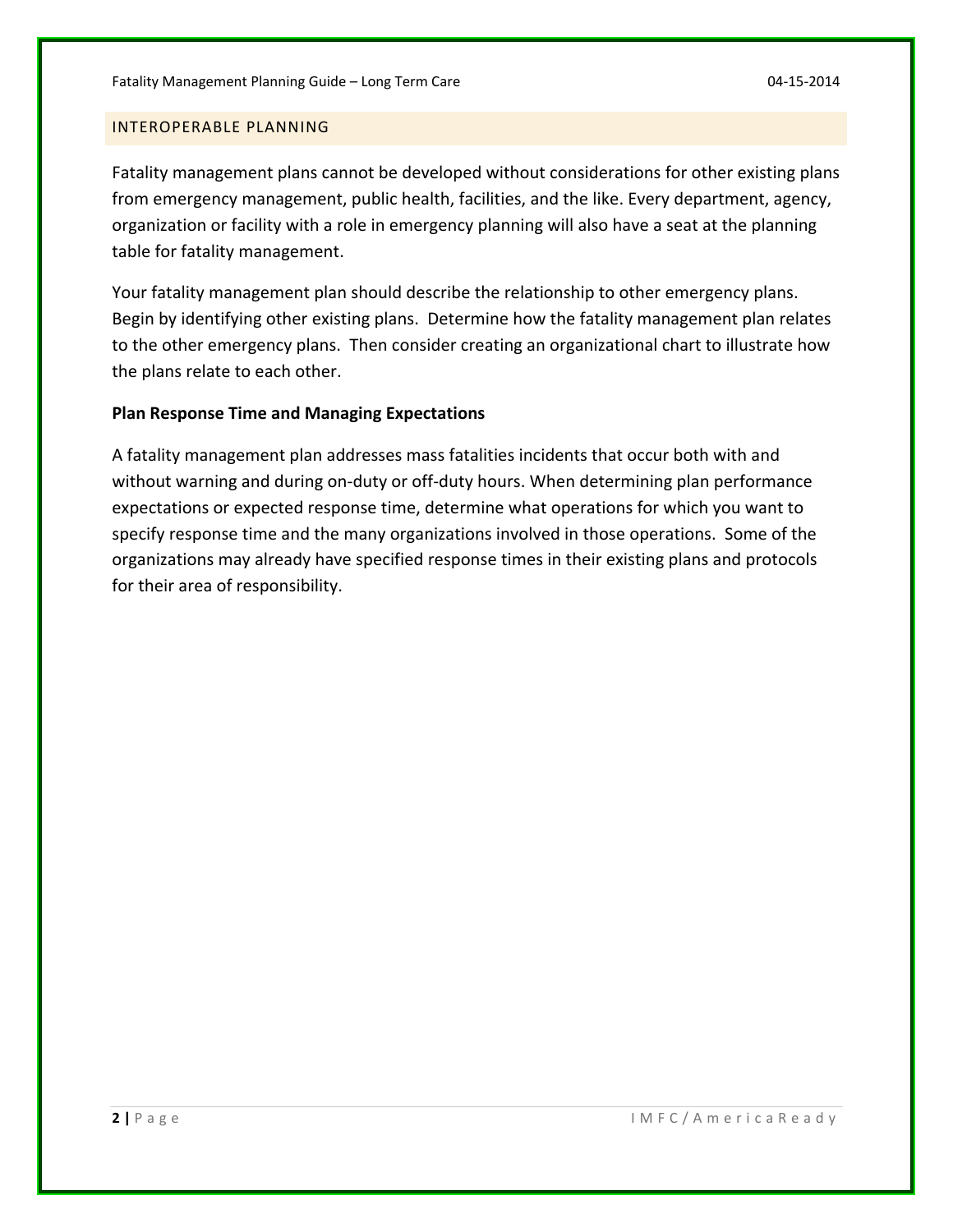# **FATALITY MANAGEMENT PLANNING ELEMENTS**

#### **INTRODUCTIONS**

A common introduction should be developed for all fatality management plans that convey a shared message. Additional information should be tailored to fit each individual plan according to the needs of that facility.

Introductions should include basic information as to the definition of a "Mass fatalities Incident" or MFI. It is recommended that all plans in the SE Minnesota region use shared terminology and definitions to avoid confusion.

#### **PLAN MAINTENANCE AND DISTRIBUTION**

All fatality management plans should include a detailed section regarding how the plan should be maintained, how it should be distributed, and when these activities should take place. Annual reviews are recommended with periodic updates for resource and contact information.

Fatality management plan maintenance should include:

- A schedule for plan review and updates.
- A description of who is responsible in-house for plan review and updates.
- A list of stakeholders that should be included in the update process.
- A description of the approval process for updates.

#### **RECORD OF CHANGES**

All fatality management plans should include a Record of Changes allowing for more efficient tracking of updates, who made the changes, and when.

#### **PURPOSE AND SCOPE**

A common message for the purpose and scope should be developed for each fatality management plan. Additional information should be tailored to fit each jurisdiction and facility.

#### PURPOSE:

The fatality management plan provides an overview of how identification and statutory services will be established in the event of a mass fatalities incident.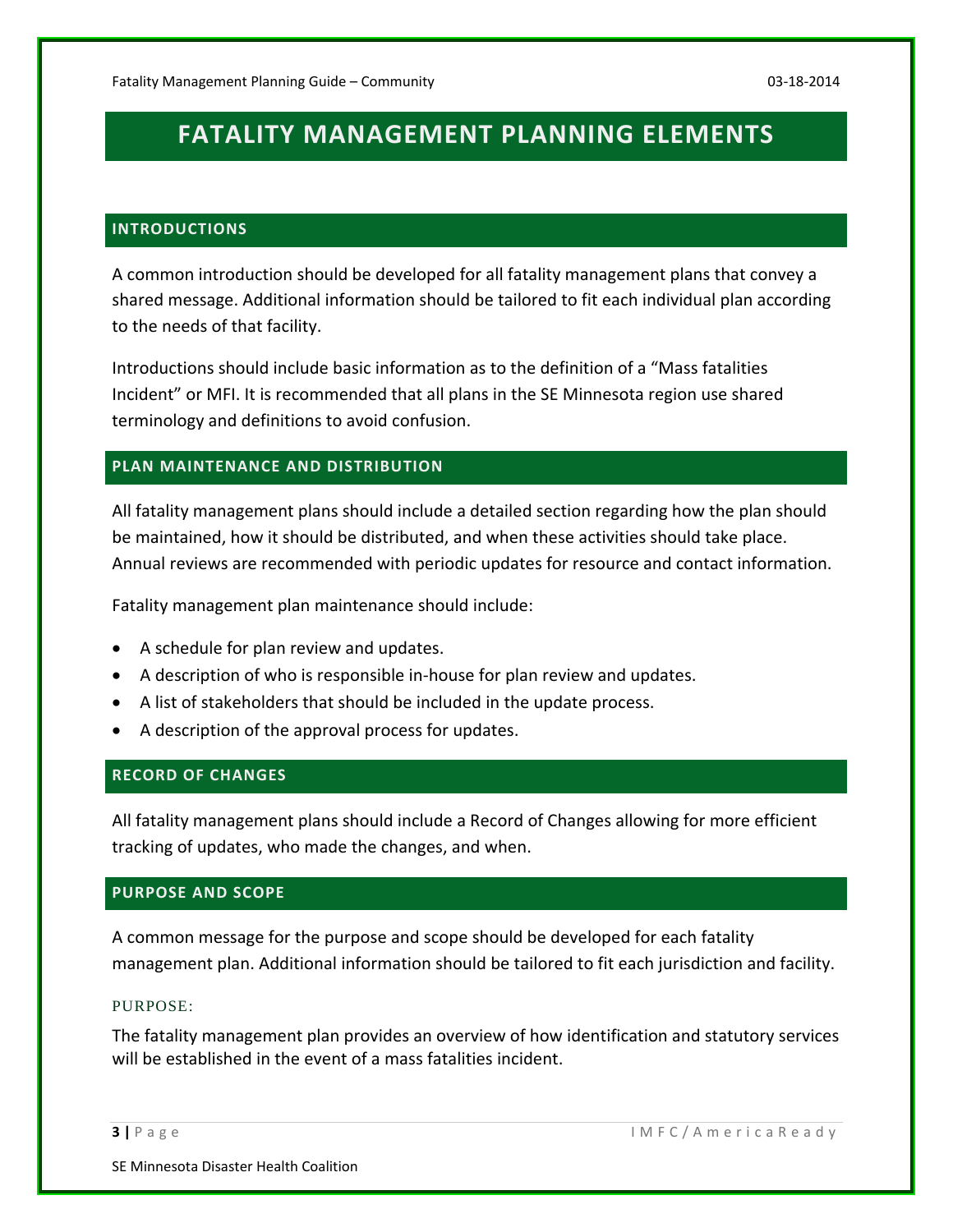Fatality Management Planning Guide – Long Term Care 04‐15‐2014

The fatality management plan provides a framework in support of the ME/Coroner efforts during mass fatalities incidents. The ME/ Coroner assumes the lead role in coordinating the activities of all public and private agencies engaged in a mass fatalities incident.

#### SCOPE:

An effective response to a Mass Fatality incident will require coordination of not only the critical field response, but of the many expected missions in support of those specialized activities. This document should address how individual or multiple long term care facilities interact and interface with the jurisdictional fatality management plan.

This plan assumes that the facility may be without major assistance for up to 72 hours.

This plan:

- Describes the activation process by which a facility response and resources are engaged in a mass fatalities incident
- **If all is designed to work in concert with the activated Community Fatality Management Plan**
- **Does not supersede existing facility administrative rules or County laws**

# **AUTHORITIES AND REFERENCES**

All fatality management plans should include all relevant local, state, and federal authorities and references as determined by the department, agency, organization, or facility and other key stakeholders. The section should include brief information for each authority listed.

#### **SITUATION AND ASSUMPTIONS**

Situations and assumptions should be tailored to fit each jurisdiction and facility. Unique planning challenges exist in a number of counties and facilities that may require more detailed information.

Review all Situations and Assumptions in the template and determine the applicability to your facility. If there are special Situations or Assumptions identified, it is important to list them within the plan. Special Situations may include on-site morgue or temporary storage capability, stockpiled body bags, or existing equipment to manage personal effects of the deceased.

# **CONCEPT OF OPERATIONS**

Each fatality management plan should include a Concept of Operations or ConOps that is similar in format and structure. Details should vary based on facility need and capability. The ConOps is a brief overview of how fatality management operations will flow.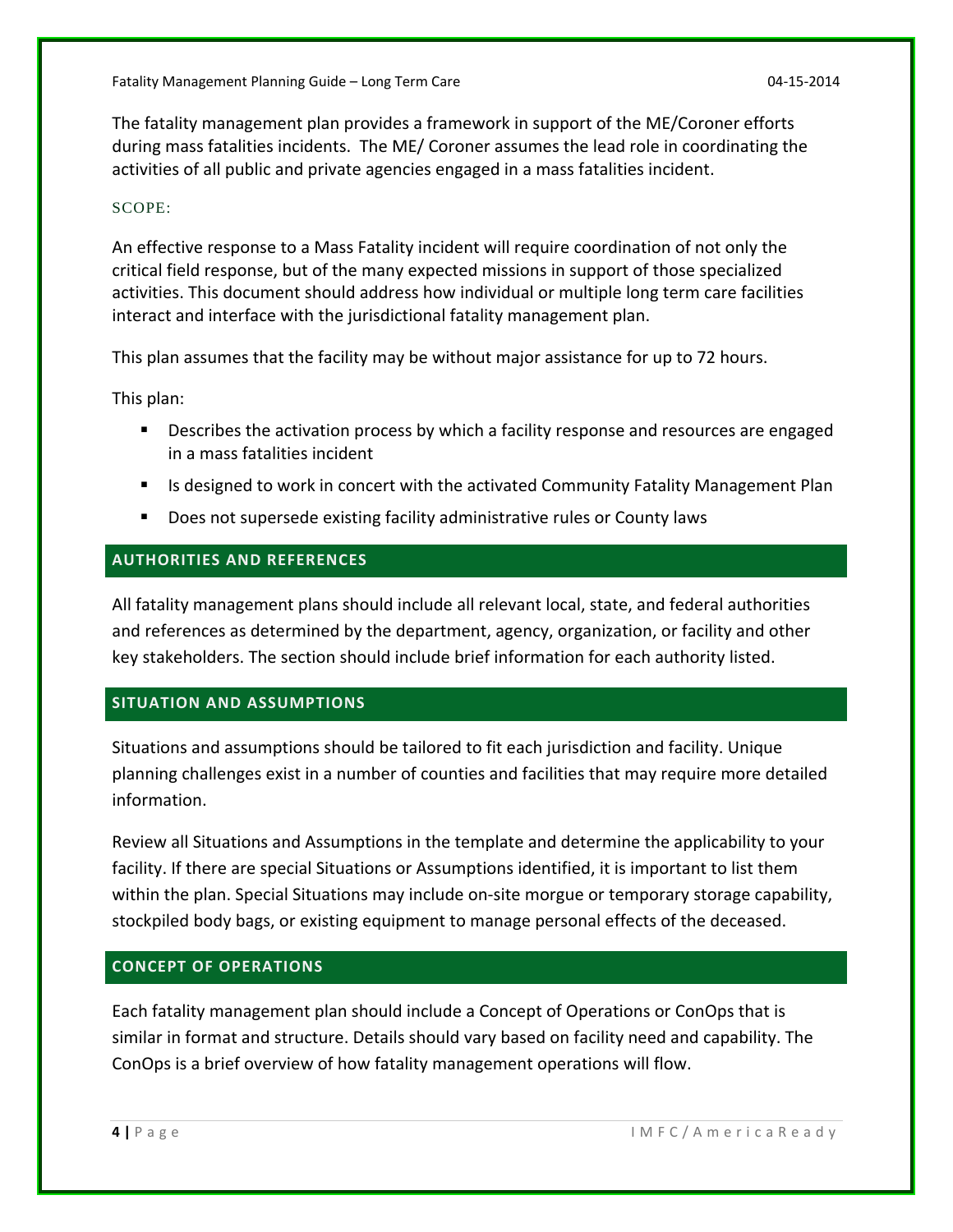All fatality management plans policies and procedures should be integrated to coordinate with surrounding departments, agencies and organizations plans.

#### **PLAN ACTIVATION NOTIFICATIONS**

Include notification actions for when the plan is activated.

#### **INCIDENT MANAGEMENT**

Describe how incident management occurs.

# **MORGUE SURGE**

Each fatality management plan should describe morgue surge options, which should consider the following:

- Storage of Remains
- Contaminated Remains

**Storage of Remains:** remains, prior to transfer to the Coroner/Medical Examiner or selected funeral home/mortuary, should be placed in secure storage in [insert room number and or location description]. Special Note: Morgue facilities for storing remains should be capable of sustaining a temperature of 1.1‐4.4 degrees Celsius (34‐40 degrees Fahrenheit). If the proper temperature is not attainable, the Coroner/Medical Examiner should be promptly informed and an alternative storage venue should be identified. If a funeral home/mortuary has been selected by the family or Coroner/Medical Examiner, coordination with the funeral home/mortuary will be beneficial to expedite a resolution to the storage temperature problem. Other considerations for a functional facility morgue include:

- 1. Integrated back‐up electrical power and HVAC
- 2. Close proximity to transportation staging area that offers privacy from public view
- 3. Access to communications resources (e.g. telephone, fax, computer/internet)
- 4. Ability to be secured for limited/authorized access
- 5. Access to hand washing facilities
- 6. Access to PPE
- 7. Non‐porous flooring
- 8. Adequate ventilation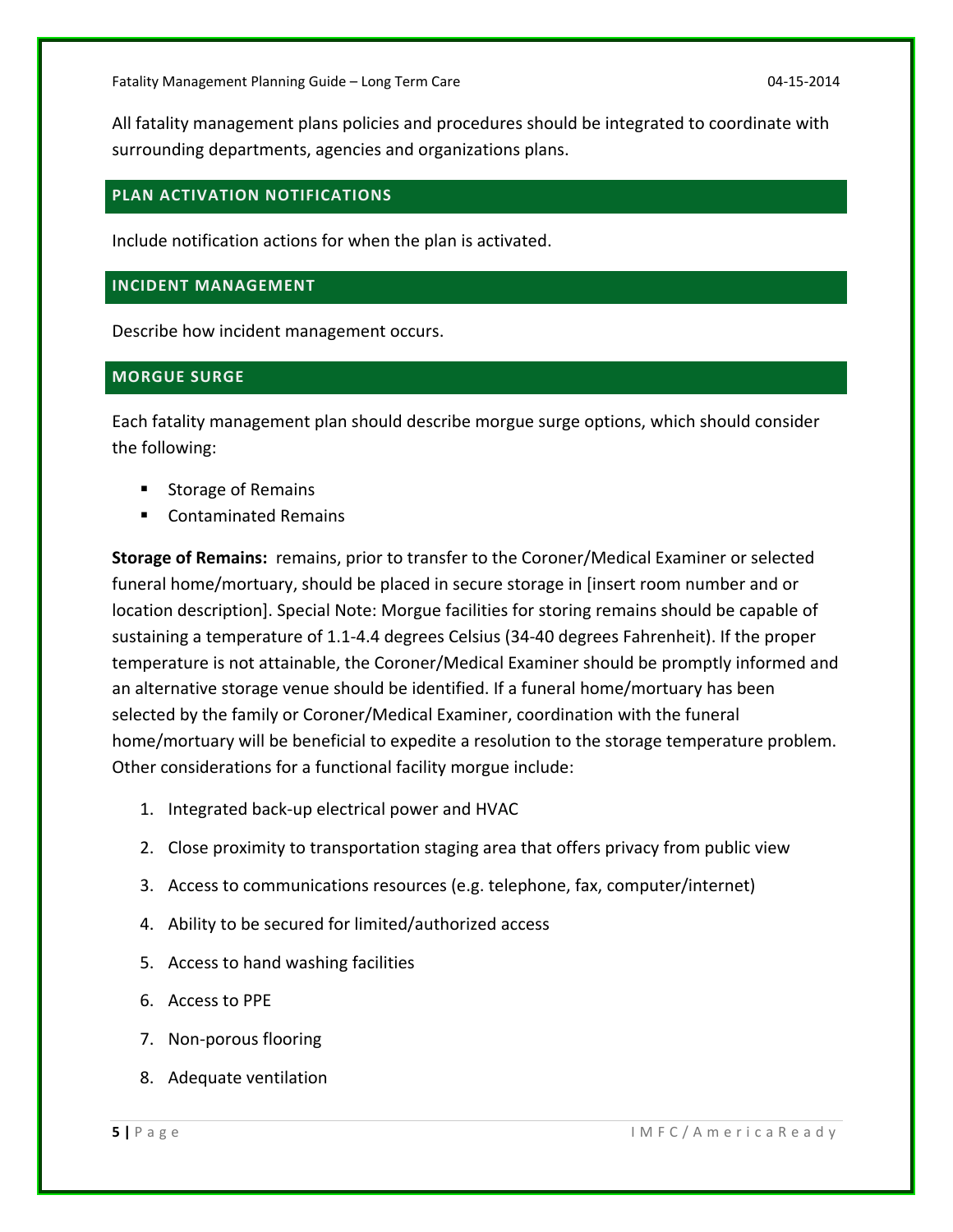9. Call local Emergency Management Agency when facility capacity is exceeded

**Hazardous Material Decontamination:** In the event that the deceased remains are contaminated either due to the inability to effectively decontaminate or as the result of a decision to preserve forensic evidence, careful attention to safety must be maintained. If decontamination is to be undertaken, the facility's, or community HazMat Team, current decontamination procedures should be followed. In the event that successful decontamination is compromised (e.g. off‐gassing of cyanide), further consultation from appropriate resources may be appropriate such as the [Insert name of community designated Haz‐Mat Decon Response Team and contact number], and Poison Control Center.

#### **RELEASE OF REMAINS**

Describe the process for release of remains.

# **MULTIAGENCY COORDINATION**

A mass fatalities response often requires the support of several other departments, agencies, organizations or facilities. Each plan should include a section for multiagency coordination or outside support. This section should outline *what* steps are needed to request or notify that support (and under what circumstances it can be requested or notified), *who* is responsible for those requests or notifications, and *how* that support will be integrated into your overall response.

#### **RESOURCE COORDINATION**

Mass fatalities response operations are very resource intensive events. Mass fatalities incidents can be either man‐made or natural events. In the case of man‐made events, financial claims for reimbursement will or can be made against an entity that is deemed responsible for the incident. Regardless of the cause, it is necessary to maintain detailed records of costs and expenditures in the event reimbursement is possible.

The plan should include a list of the basic resource requirements necessary to meet a minimum response in a mass fatalities incident (based on your own unique trigger or number of deaths that defines a mass fatalities incident in your facility.) The resource requirements list can be added as a checklist to ease an annual inventory and update process and should include all of those items needed to meet every phase of the response from plan activation, mobilization or resources, operations, and demobilization. The process for doing an annual update or inventory should also be documented.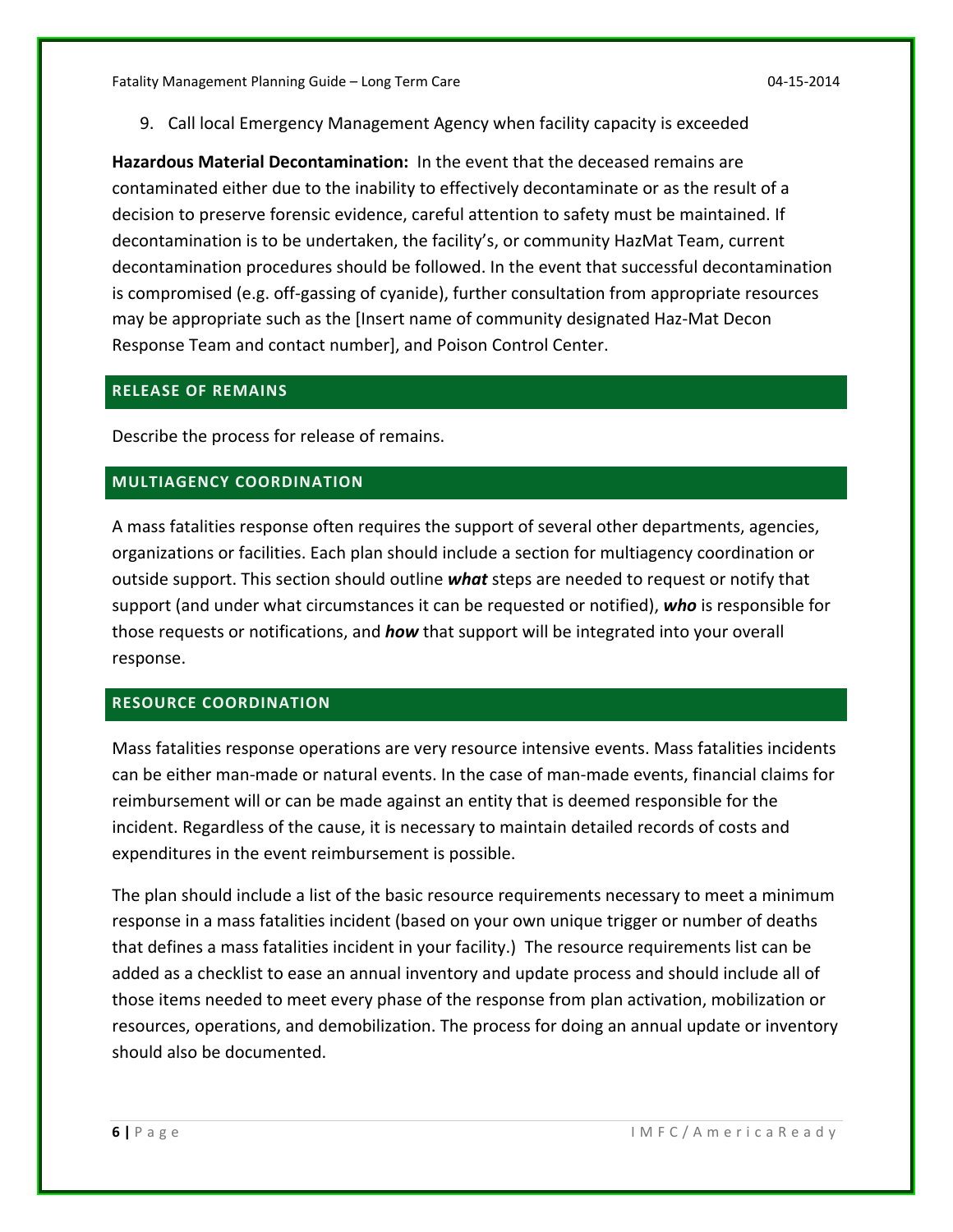In addition to the resource requirements list, the process for coordinating resources should be included in the plan. Any resource that is acquired or shared through outside sources should be thoroughly documented according to *what* resources may be need, *where* the resource can be acquired, *who* can make the request, what the *resource request process* is, *how* the resource will be physically obtained and returned (if necessary).

# **CHAIN OF CUSTODY**

Tracking decedents or maintaining a chain of custody in the facility setting is an important piece of the facility fatality management plan. It is important that long term care facilities have mechanisms in place to support the successful tracking of decedents.

Develop a Decedent Tracking Log. Ensure that this form is utilized and maintained properly during a disaster.

Develop a process for patient information to be utilized for the "matching" process, whereby unidentified decedents are recognized as other definitive identifying information becomes available.

Develop an address or locator process to quickly identify where a decedent is being stored (such as Exam Room 1D). This can also be monitored on the Decedent Tracking Log if the decedent needs to be moved from one decedent storage area to another within the facility.

**Planners should explore ways to ensure as many decedents as possible are directed to mortuaries. Key considerations include:**

- Contact mortuary/ME/Coroner to discuss methods to expedite decedent release.
- Ensure that all necessary documentation is completed on the part of the healthcare facility.
- For scenarios that call for physicians to sign death certificates (e.g. pandemic), coordinate just‐in‐time training for physicians regarding the signing of death certificates. Consider the activation of the "Physician in Charge" death certificate signing method, if practiced and part of facility policy.
- Advise admissions staff to collect decedent processing information from patients as part of the admissions process, to include preferences regarding mortuaries, burial/cremation, and religious/cultural practices as appropriate.

If a facility's capacity to manage fatalities has been overwhelmed AND a Victim Identification Center has been activated, the following should be considered prior to transporting decedents: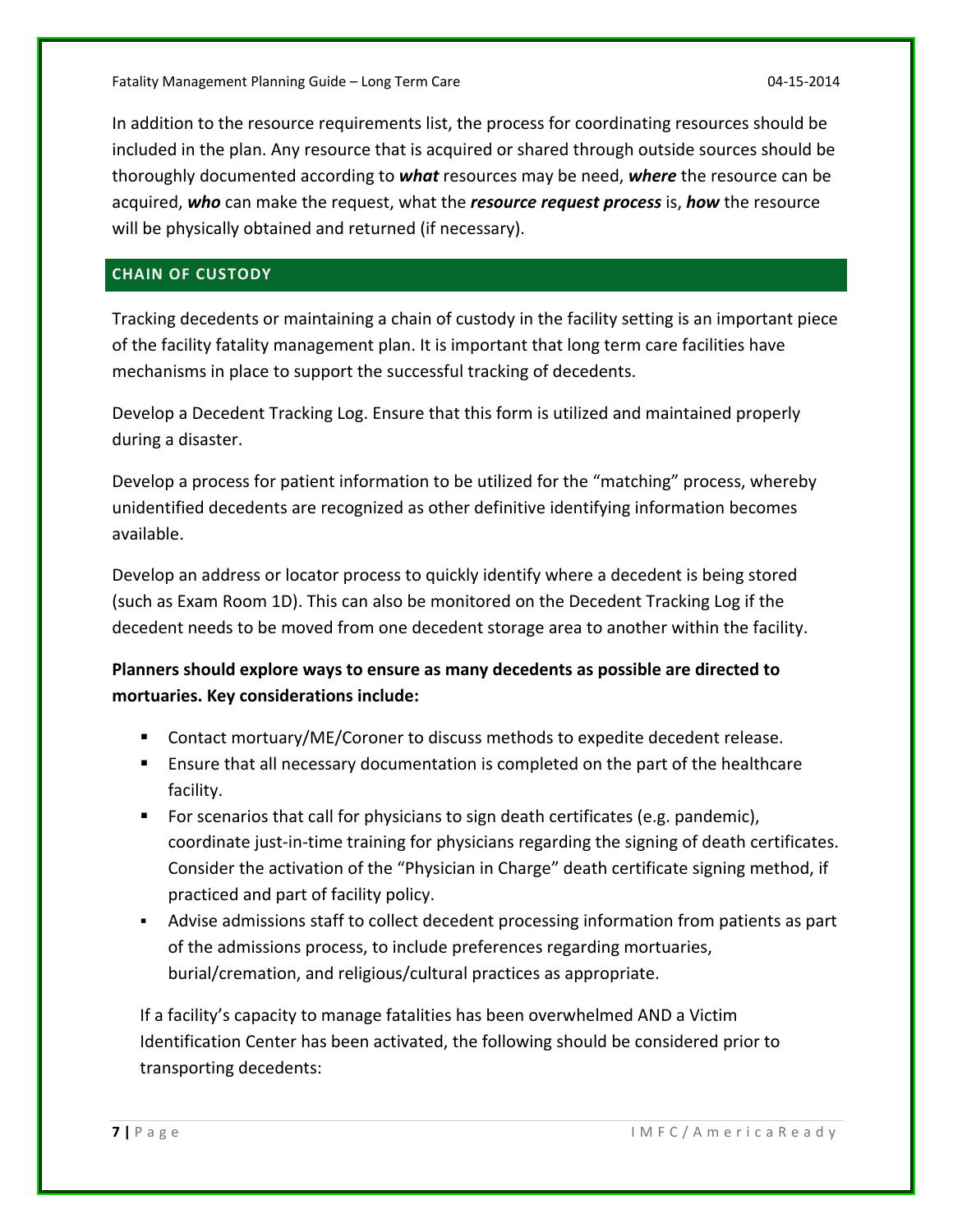Fatality Management Planning Guide – Long Term Care 04‐15‐2014

- ALL who interface with the deceased should record official personal identification information (first, middle, last name and suffix; race/ethnicity, color of eyes, hair, height, and weight; home address, city, state, zip and telephone number; location of death and place found; place of employment and employer's address; date of birth, social security number and age; and next of kin—or witness—name, contact number and address).
- To ensure proper identification of the deceased, consider implementing standardized methodology for collecting samples of deceased such as a right thumbprint, DNA sample (e.g., saliva swab or blood stain card), and a facial photograph. In the case of decomposed bodies, this may also include assistance from the ME/Coroner for identification—anthropological markers, dental impressions, and, if possible, fingerprints, etc.
	- o Although these identification samples may not need to be processed, those in authority are able to substantiate the identification of the decedent at a later time should individuals question the ME/C about a decedent's identity.
- **Healthcare facilities may want to consider designating a single physician, familiar with** patients' records, as responsible for expeditiously signing death certificates.
- Consider pre-identifying "collection points" for the deceased to centralize processing and hold remains at the lowest appropriate local level. Have an authorized person certify deaths en masse and batch process death certificates of identified decedents to improve efficiency.
- At the designated collection point, trained personnel should sort bodies by cause and manner of death (identified pandemic influenza cases vs. ME/Coroner cases) to ease subsequent processing (victim identification and issuing a death certificate).
	- o Attended deaths will have a known identity and may have a signed death certificate. Unattended deaths may require the ME/Coroner to further process remains to determine identification, issue the death certificate, track personal effects, and notify next of kin.
- **Establish a uniform method for numbering and tracking decedents, such as the state** abbreviation, zip code, and a case number (with name if identified).
- When moving, storing, and/or releasing remains and personal effects, keep detailed records like that of a chain‐of–evidence for each individual decedent and personal effects bag.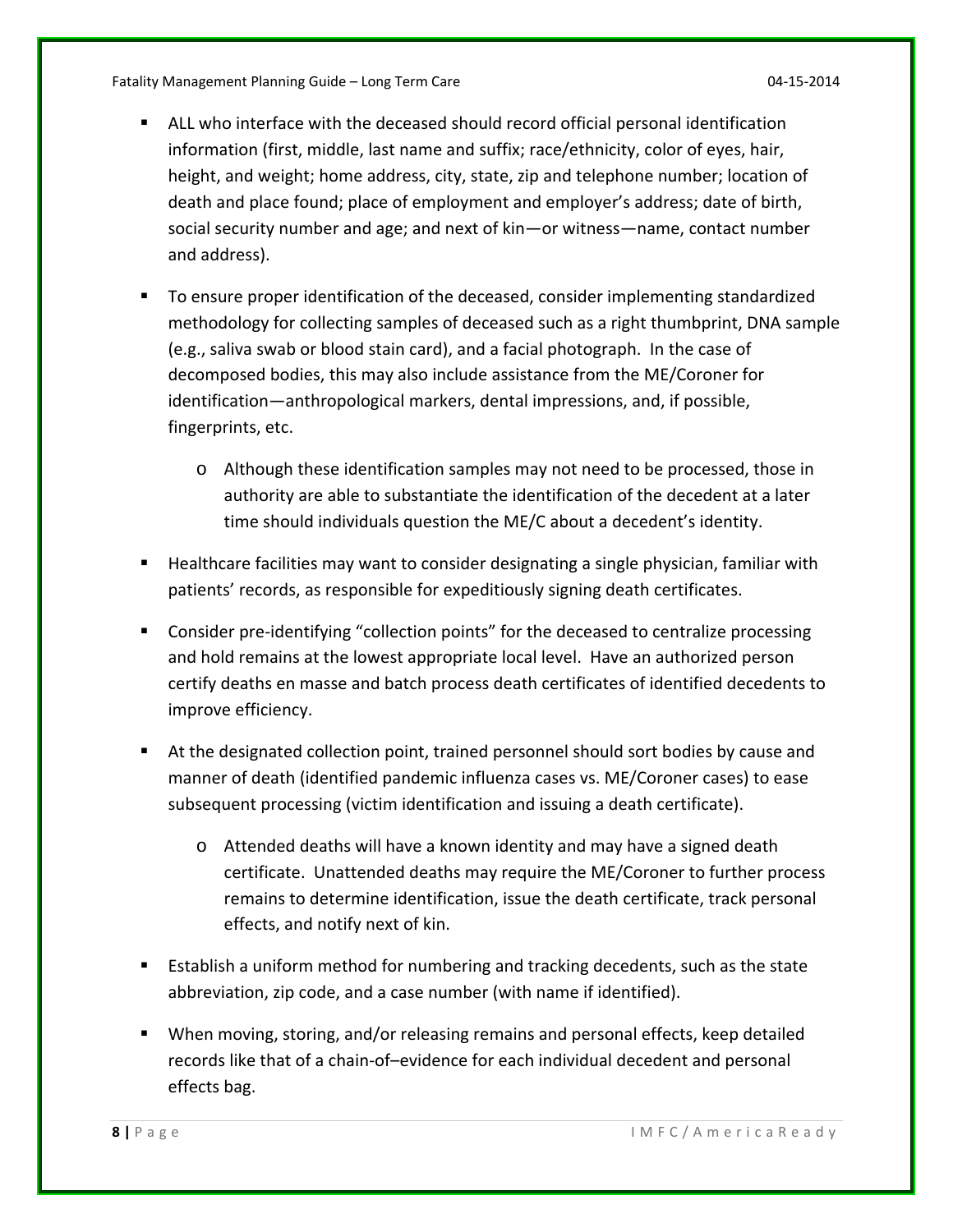### **VOLUNTEERS & CREDENTIALING**

Describe the process for volunteer management and credentialing.

#### **PSYCHOLOGICAL FIRST AID**

The facility should plan for the mental health of staff. Describe in this section the plan for staff behavioral health support.

#### **FAMILY ASSISTANCE CENTER**

Facilities should have a plan to provide for family assistance during disasters. *A Family Assistance Center (FAC) is generally a community‐based operation, but the facility plan should include family assistance functions and include procedures for integrating activities into the community FAC operations.* The purpose of a **Family Assistance Center (FAC)** is to provide a safe and private place, protected from the media, for families of deceased, missing or injured survivors to grieve and/or wait for information regarding their loved ones and the status of rescue or recovery activities. This is often the location where families will be informed about the positive identification of their loved one(s).

Key activities provided by various agencies include:

- Providing privacy and support services to grieving families
- Security from media and curiosity seekers
- Facilitating information exchange between ME offices, local officials and the families in order to assist in identification of victims
- Providing death notification, to facilitate the processing of death certificates and release of remains
- Providing information about recovery efforts

#### **DEMOBILIZATION**

The plan should include a documented process for how response operations will be discontinued and demobilized once the response phase has been completed. Be sure to include *who* has the authority to deactivate operations (and under what circumstances), *what* notifications need to be made, and all other steps that need to be taken to ensure that day‐to‐ day operations can resume as normal.]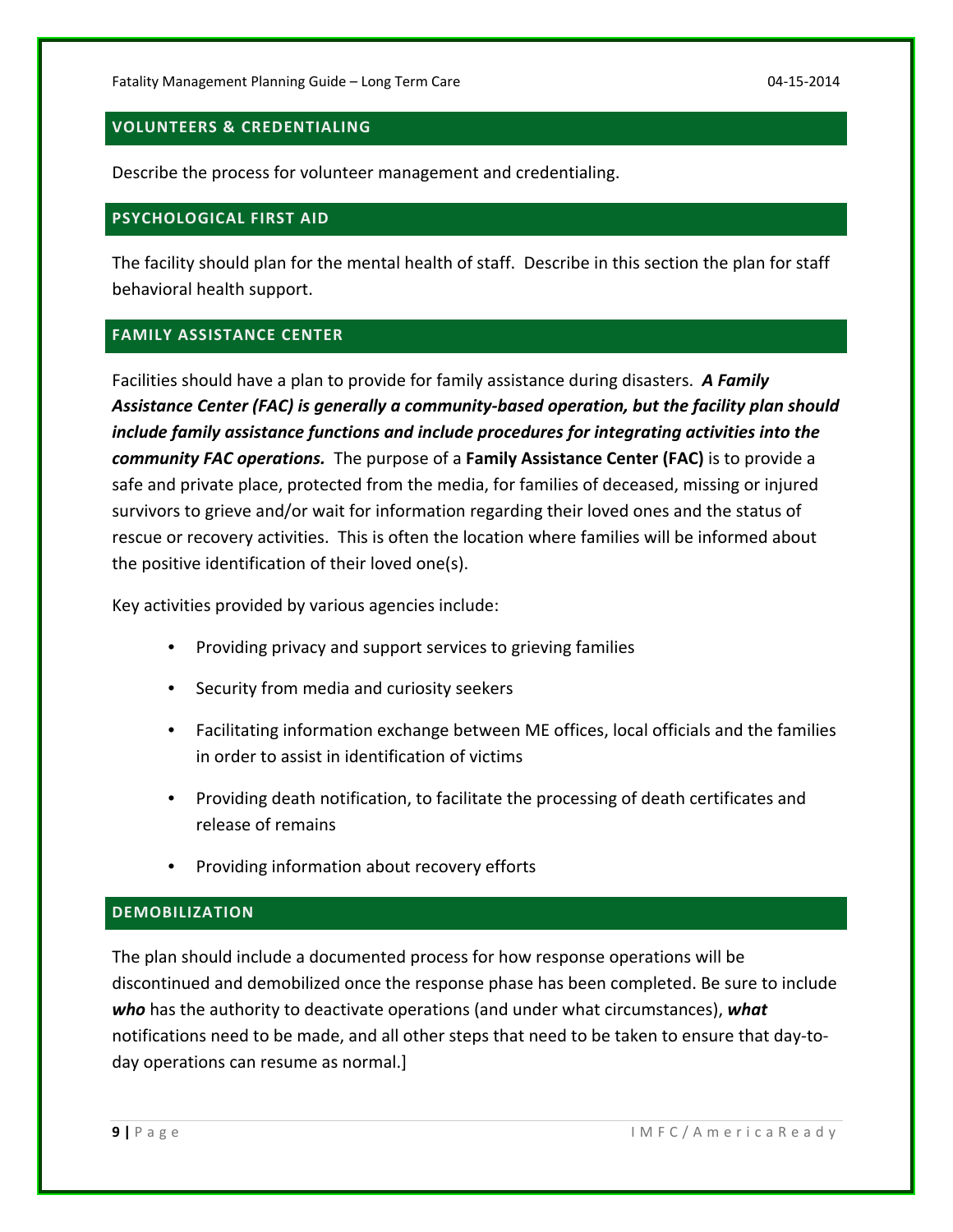# **APPENDIX C (IN TEMPLATE) POLICIES**

may be special situations in which specific policies may need to be included in your planning. These policies should only be used as guidance in creating your own policies that meet the needs of your facility. A sample set of policies is included in the template plan.

# **TRANSPORTATION**

Planning for the transportation of remains from the facility should be done in coordination with the medical examiner. Other considerations for the transportation of remains from the facility include coordination with funeral homes, emergency management, and transport companies that would be supporting the activity. All transportation activities to and from the facility should be documented in the plan.

# **PUBLIC INFORMATION**

A trained and experienced public information officer (PIO) from the medical examiner office or their representative is an integral member of the Joint Information Center (JIC) leadership and staff for a mass fatalities incident The local EMA will work with the coroner/medical examiner (ME) or medical examiner representative and representatives from the incident site, Victim Identification Center (VIC) and Family Assistance Center (FAC) for news conferences and interviews as requested by the Joint Information Center (JIC).

When requested, [Insert Title] will provide information to the JIC to coordinate the release of information to the media and public. All media requests should be funneled through the JIC. If information is requested by the media from the ME staff, staff should not release information. They should let their supervisors know, who will, in turn notify the JIC.

# **DATA/INFORMATION MANAGEMENT**

# **Vital Records:**

It is critical that death certificates be processed accurately.

- 1) Death certificates issued according to procedures normally in place and as directed by the ME
- 2) The administrative or judicial issuance of death certificates in situations in which there is an absence of positive physical forensic scientific identification is a responsibility of the ME in conjunction with local legal and public health authorities. (Presumption of death from absence, MN statue **576.141 )**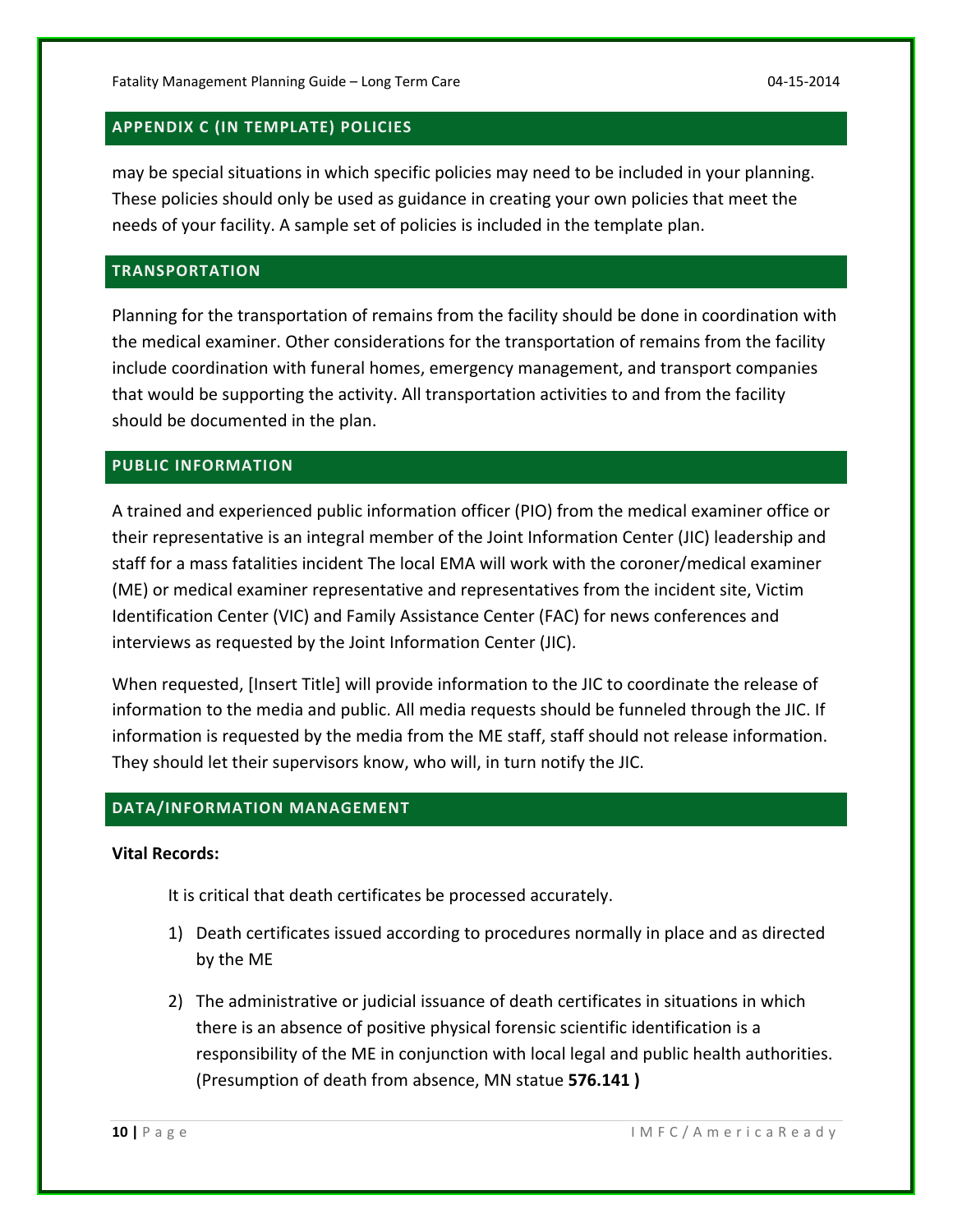3) When circumstances suggest that a death has occurred although a dead body cannot be produced to confirm the fact of death, a death record shall not be registered until a court has adjudicated the fact of death. (**144.221 sub 3 )**

# **TRAINING AND EXERCISES**

Multi‐year Training and Exercise Plans should include information and guidance for exercise and training recommendations for all personnel and other key stakeholders involved with the fatality management plan.

Exercises provide training and practice for emergency events that test readiness, evaluate the fatality management plan, and provide detailed feedback for your facility. Even though exercises can be costly and time consuming, they are the best way to test a plan prior to an actual mass fatalities incident.

In the multi-year training and exercise plan, present a strategy for training and exercises, including:

- The functions and/or parts of the plan that you will exercise.
- The type of exercises.
- How you will evaluate the exercises.
- A time frame within which each exercise will be done

Information and guidance for developing a fatality management training and exercise plan should be integrated with existing policies and procedures and coordinated with the departments, agencies, organizations, or other facilities that would support your response to a mass fatalities incident. This plan should be established to keep staff up-to-date and orient new employees to the Plan. Remember to train with those departments, agencies, organizations, or other facilities that support your fatality management plan.

# **ANNEXES/APPENDICES/REFERENCES**

There are several supporting documents and references you may wish to include in your fatality management plan. The following are some examples:

- Job Action Sheets
- Mutual aid documents
- Mental health/behavioral health information and best practices
- Religions/cultural considerations
- Transportation and Storage Specifications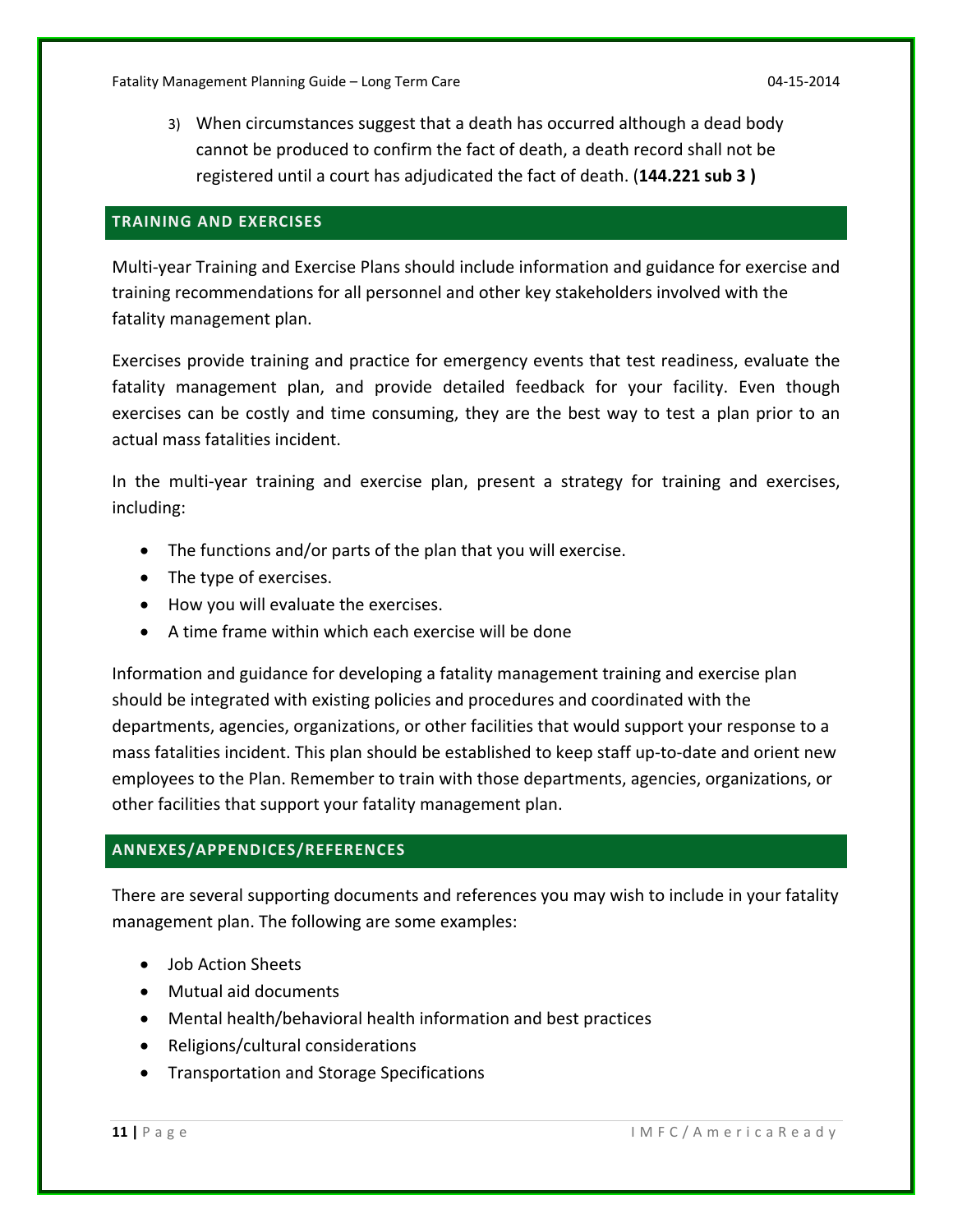Fatality Management Planning Guide – Long Term Care 04-15-2014 04-15-2014

- Equipment and Supplies
- Key Contacts List
- HIPAA
- Decedent Information Form
- Decedent Tracking Log
- Witness Form
- Internet Resources
- Fact Sheets
- Key Position Checklists
- Glossary of Terms
- Abbreviations

# **EXAMPLE PLANNING CHECKLIST**

In addition to the planning elements described in this guide, this checklist contains items that should be included on a long term care facility fatality management plan.

|           | <b>Additional Planning Elements</b>                                                      |           |  |
|-----------|------------------------------------------------------------------------------------------|-----------|--|
| 1.        | <b>General Plan Requirements</b>                                                         | Completed |  |
| $\bullet$ | Integrate with other pertinent protocols in facility's comprehensive Emergency           |           |  |
|           | Operations Plan, including activation of incident command system (ICS)                   |           |  |
| $\bullet$ | Identify back-up measures for key components wherever appropriate                        |           |  |
| $\bullet$ | Assign responsibilities and formal process for review and update of plan, including      |           |  |
|           | incorporation of after action report results (utilize AARs for exercise and live events) |           |  |
| $\bullet$ | Develop staff training including plan overview, specific roles and responsibilities,     |           |  |
|           | utilization of mass fatality equipment, and knowledge of primary/surge morgue            |           |  |
|           | areas                                                                                    |           |  |
|           | Identify points of contact for information on fatality management resources              |           |  |
|           | <b>Medical Examiner</b><br>1 <sup>1</sup>                                                |           |  |
|           | <b>Funeral Directors</b><br>$2_{1}$                                                      |           |  |
|           | Cultural and Faith-based community contacts<br>3.                                        |           |  |
|           | 4. Vendors that support surge plans (e.g., refrigerated trucks)                          |           |  |
| ٠         | Uses standard terminology in common and consistent plain English language and            |           |  |
|           | emphasize its use by staff during a fatality management plan activation                  |           |  |
| 2.        | Activation                                                                               | Completed |  |
| ٠         | Define criteria and authority for decision to activate the plan                          |           |  |
| ٠         | Define the plan for communication and coordination with the Coroner/Medical              |           |  |
|           | Examiner, SEMN Healthcare Multi-Agency Coordination Center and the operational           |           |  |
|           | area Incident Command Center (e.g., EMS DOC or EOC)                                      |           |  |
| ٠         | Identify and/or reference Crisis Communication/Public Information Plan                   |           |  |
| 3.        | <b>Incident Management</b>                                                               | Completed |  |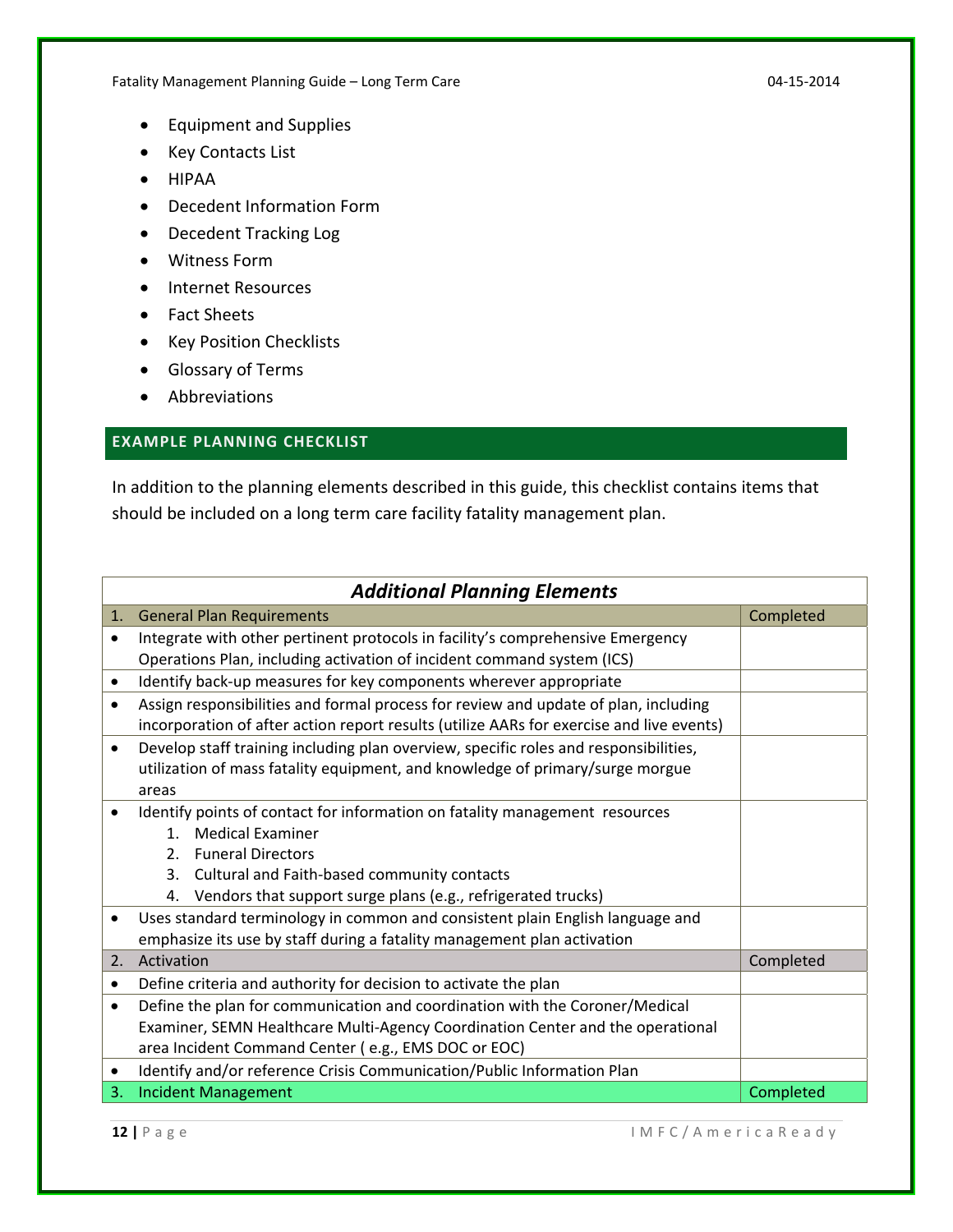Fatality Management Planning Guide – Long Term Care 04‐15‐2014

| $\bullet$ | Identify the lead person to implement the facilities Fatality Management Plan                                                                                                    |           |
|-----------|----------------------------------------------------------------------------------------------------------------------------------------------------------------------------------|-----------|
| $\bullet$ | Develop or adopt specific Job Action Sheets for Fatality Management positions                                                                                                    |           |
|           | under an ICS structure                                                                                                                                                           |           |
| 4.        | Communication                                                                                                                                                                    | Completed |
| $\bullet$ | Define the process for communications with local government point of contact                                                                                                     |           |
|           | (Liaison Officer or designee)                                                                                                                                                    |           |
| $\bullet$ | Define the process for contacting County Emergency Medical Services (EMS) -                                                                                                      |           |
|           | Departmental Operations Center (DOC) and/or facilities (Liaison Officer or designee)                                                                                             |           |
| $\bullet$ | Define the process for contacting the Medical Examiner (i.e., case reporting, status                                                                                             |           |
|           | updates) during an activation                                                                                                                                                    |           |
| 5.        | <b>Morgue Surge</b>                                                                                                                                                              | Completed |
| $\bullet$ | Identify current morgue capacity: number and location (May also be labeled Primary                                                                                               |           |
|           | Morgue)                                                                                                                                                                          |           |
| $\bullet$ | Identify surge capacity morgue: number and locations (May also be labeled                                                                                                        |           |
|           | Secondary, Surge, or Temporary Morgue)                                                                                                                                           |           |
| $\bullet$ | Consider identification of a tiered level with triggers to prompt activation of a surge                                                                                          |           |
|           | morgue. This may be the result of the number of decedents (escalation and de-                                                                                                    |           |
|           | escalation), new resources available, the viability of the current location, etc.                                                                                                |           |
| 6.        | <b>Staff Training and Exercises</b>                                                                                                                                              | Completed |
| $\bullet$ | Develop staff training to include plan overview, specific roles and responsibilities,                                                                                            |           |
|           | utilization of equipment, supplies, notification, decedent tracking, and secondary or                                                                                            |           |
|           | surge morgue areas                                                                                                                                                               |           |
| $\bullet$ | Conduct and track staff training on plan overview, specific roles and responsibilities,<br>utilization of equipment, supplies, notification, decedent tracking, and secondary or |           |
|           | surge morgue areas                                                                                                                                                               |           |
| $\bullet$ | Assign responsibilities and formal review process, including incorporation of after                                                                                              |           |
|           | action report results and updates                                                                                                                                                |           |
| $\bullet$ | Incorporate fatality management plan into exercise program, including specific                                                                                                   |           |
|           | objectives in future exercises                                                                                                                                                   |           |
| 7.        | Resources                                                                                                                                                                        | Completed |
| ٠         | Identify a list of mental/behavioral health, community and faith-based resources to                                                                                              |           |
|           | provide counseling to personnel during a mass fatalities incident                                                                                                                |           |
| ٠         | Identify Personal Protective Equipment (PPE) needed                                                                                                                              |           |
| ٠         | Identify local/city/county/regional caches                                                                                                                                       |           |
| 8.        | Tracking and Next of Kin Notification                                                                                                                                            | Completed |
| $\bullet$ | Develop a process to identify decedent (such as DNA swabs, photos and/or                                                                                                         |           |
|           | fingerprints) and attach hard copy to the outside of the body bag.                                                                                                               |           |
| ٠         | Develop a process to track decedents                                                                                                                                             |           |
| ٠         | Describe the process for assignment of staff members to conduct and track                                                                                                        |           |
|           | family/responsible party notification.                                                                                                                                           |           |
| ٠         | Develop and/or follow standard operating procedures to identify, protect decedent                                                                                                |           |
|           | personal property, including transfer to next-of-kin, Medical Examiner, law                                                                                                      |           |
|           | enforcement, or funeral director.                                                                                                                                                |           |
| ٠         | Develop and/or follow standard operating procedures to maintain integrity and                                                                                                    |           |
|           | chain-of-custody of decedent personal property if identified as potential evidence.                                                                                              |           |